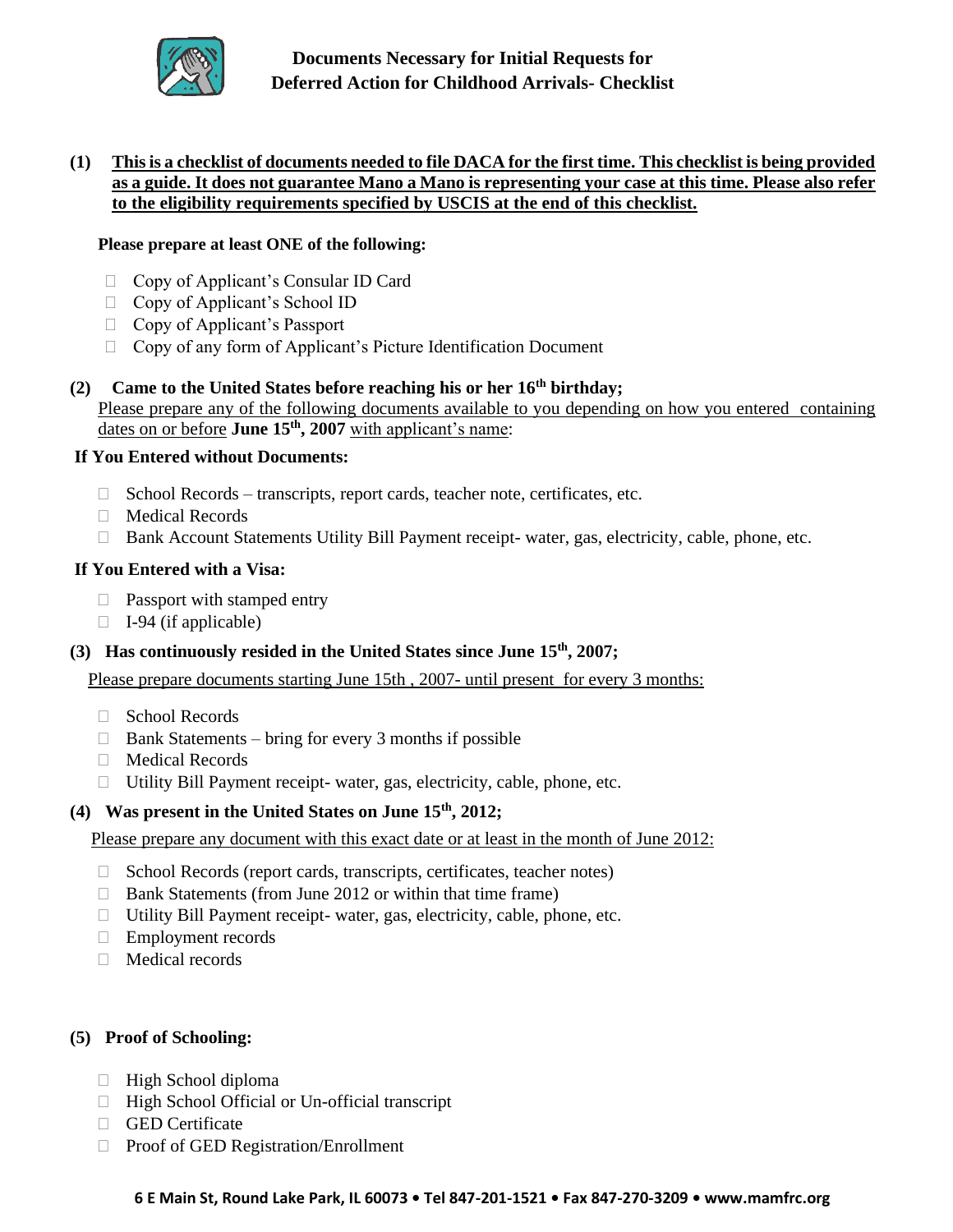

# **Documents Necessary for Initial Requests for Deferred Action for Childhood Arrivals- Checklist**

 $\Box$  Proof of Military Service/Discharge Information

## **(6) Criminal Records: (if applicable)**

- $\Box$  If applicant has no criminal record, Letter from your local county stating No Record Found
- **If applicant has record**, please prepare certified court dispositions for **ALL** incidents

## **(7) Proof of all trips outside the country since June 15th, 2007** *(Bring a copy of proof for every trip)*

- □ Plane tickets
- **Passport stamps**
- □ Hotel receipts

## **(8) Applicant's Personal Information:**

Alien Registration Number (A-number) (if any), US social security number (if any), Date of Birth, Gender,

City/Town/Village of Birth, Country of Birth, Current Country of Residence, Country of Citizenship or Nationality. Marital Status

## **(9) Please list all names you have ever used other you're your full legal Name**

### **(10) Processing Information**

Ethnicity, Race, Height, Weight

**(11) List of your current address and to the best of your knowledge, the addresses where you resided since the date of your initial entry into the U.S. to the present.**

- **(12) List all of your absences from the US since June 15, 2007**
- **(13) Have you left the US without advance parole (permission) on or after August 15, 2012?**
	- $\Box$  Yes  $\Box$  No
- **(14) Initially arrived and established residence in the US prior to turning 16 years of age.**   $\Box$  Yes  $\Box$  No
- **(15) Date of Initial Entry into the US on or about**
- **(16) Place of Initial entry into the US (approximately)**
- **(17) What was your immigration status on June 15th 2012**  $\square$  No Lawful Status  $\square$  Status Expired  $\square$  Parole Expired
- **(18) Where you ever issued an Arrival-Departure Record Form I-94, I-94W, or I-95 number?**   $\Box$  Yes  $\Box$  No
- (**19) Indicate your current education status**
- **(20) Criminal History- answer the following questions truthfully**

 **6 E Main St, Round Lake Park, IL 60073 • Tel 847-201-1521 • Fax 847-270-3209 • www.mamfrc.org**